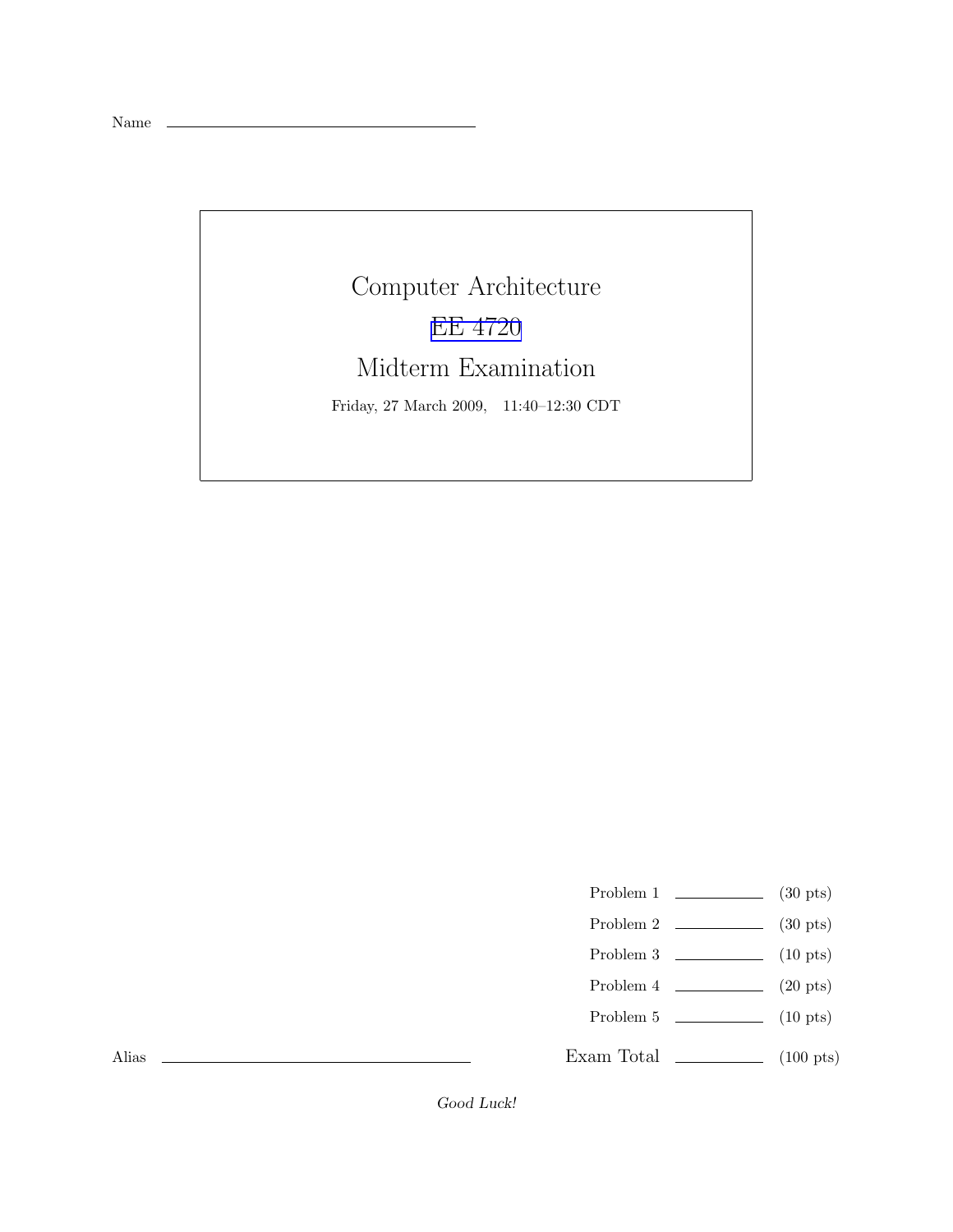

Problem 1: [30 pts] The code below executes on the illustrated FP pipeline.

LOOP: ldc1 f0, 0(r1) addi r1, r1, 8 mul.d f2, f0, f0 bneq r1, r2, LOOP add.d f6, f6, f2

(a) Add reasonable bypass paths needed by the code above, for both the integer and FP pipelines.

Add reasonable bypass paths. Don't add unneeded bypass paths.

(b) Analyze the performance of the code using your bypasses:

Show a PED for the code above using your bypasses. (Use this page or next page.)

Compute the CPI of the code for a large number of iterations.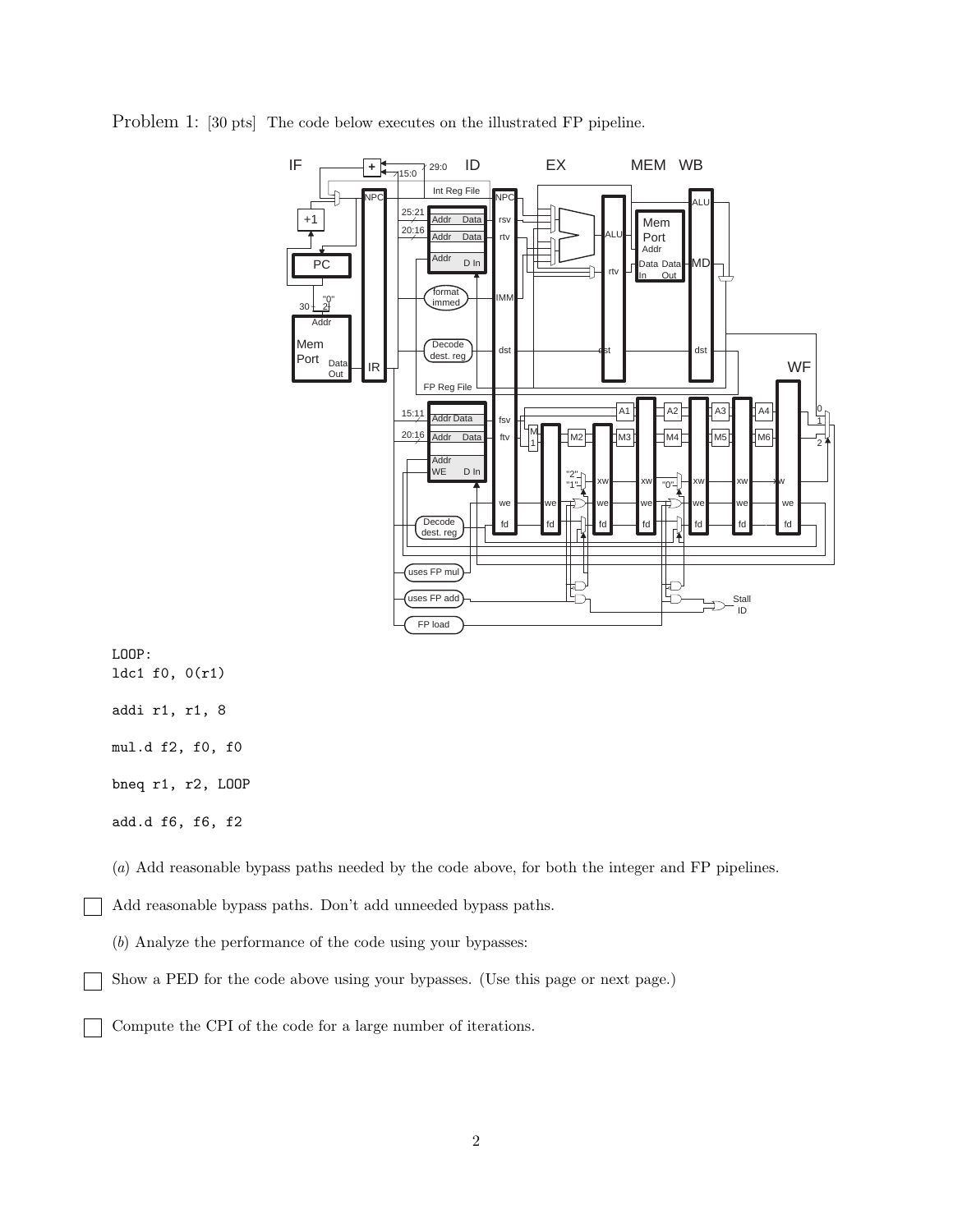Use this page for PED, if needed.

LOOP: ldc1 f0, 0(r1) addi r1, r1, 8 mul.d f2, f0, f0 bneq r1, r2, LOOP add.d f6, f6, f2

3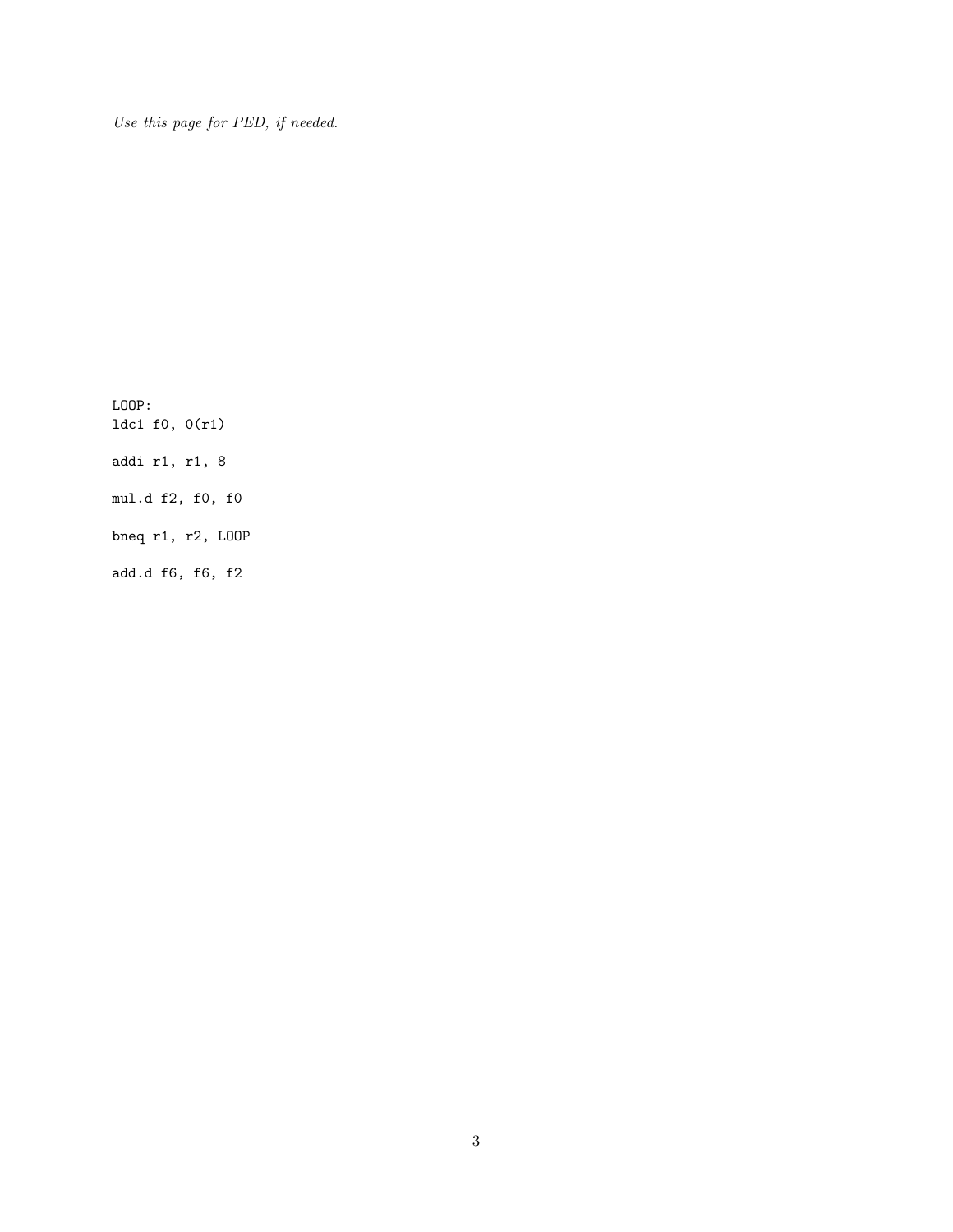Problem 1, continued:

(c) A component failure in the MIPS implementation below has changed the circled OR gate into an AND gate.



Is it still possible to perform a FP multiply? If yes, show how with PED, if no explain.

# Original Code. (For answer show modified code with PED.) mul.d f0, f2, f4

Is it still possible to perform a FP add? If yes, show how with PED, if no explain. # Original Code. (For answer show modified code with PED.) add.d f0, f2, f4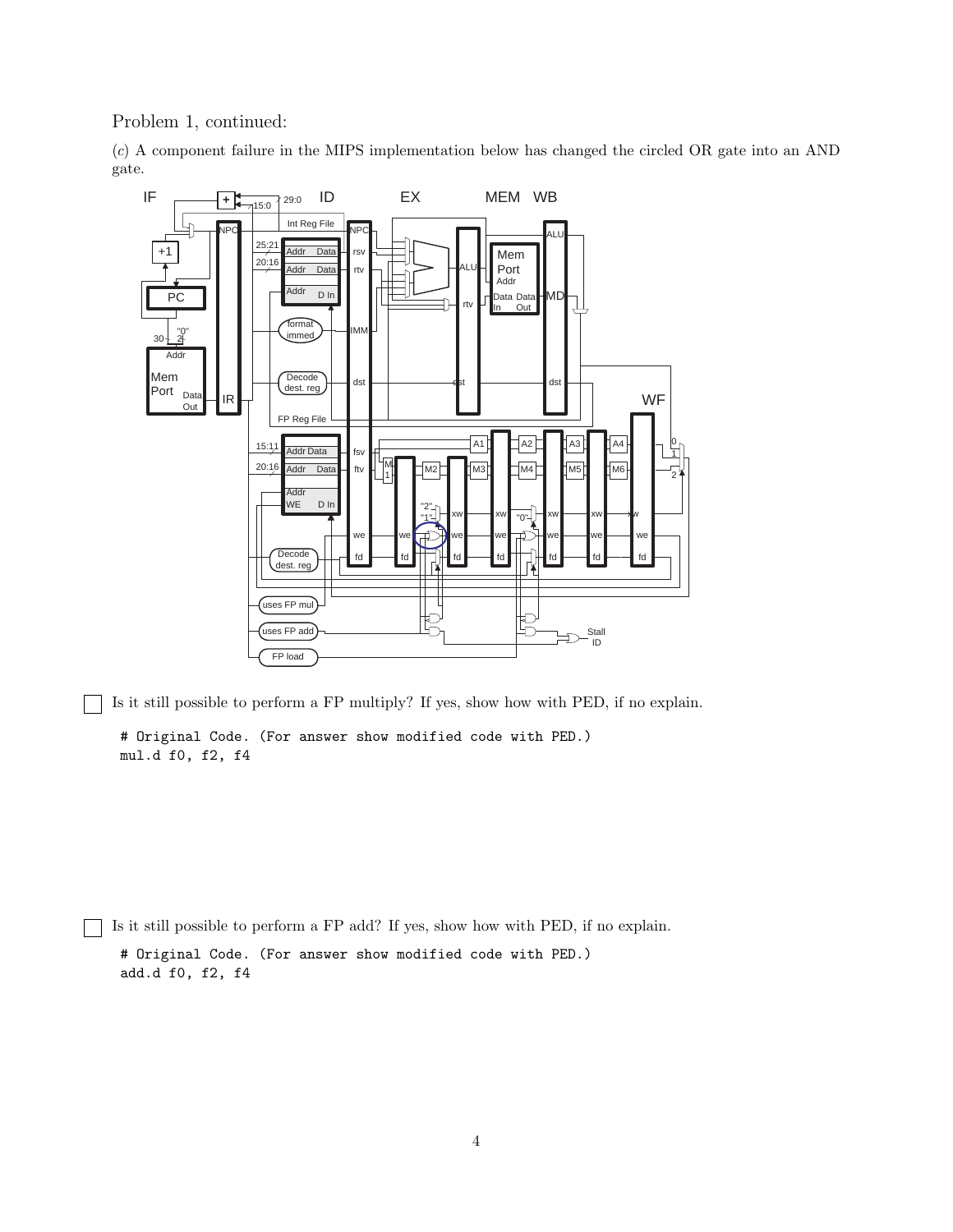Problem 2: [30 pts] The MIPS-A ISA is like MIPS-I except that load and store instructions use only the rs register value for an address, they don't add an offset (or anything else). As a result MIPS-A can be implemented with a four-stage pipeline.

(a) Our familiar 5-stage MIPS-I implementation appears below with one of the pipeline latches missing. Make additional changes so that this is a reasonable four-stage implementation of MIPS-A.

Show all connections to the memory port.

Cross out wires and other items that are not needed, add what is needed.



(b) Describe two ways in which this MIPS-A implementation costs less than the five-stage MIPS-I.

Two reasons for lower cost.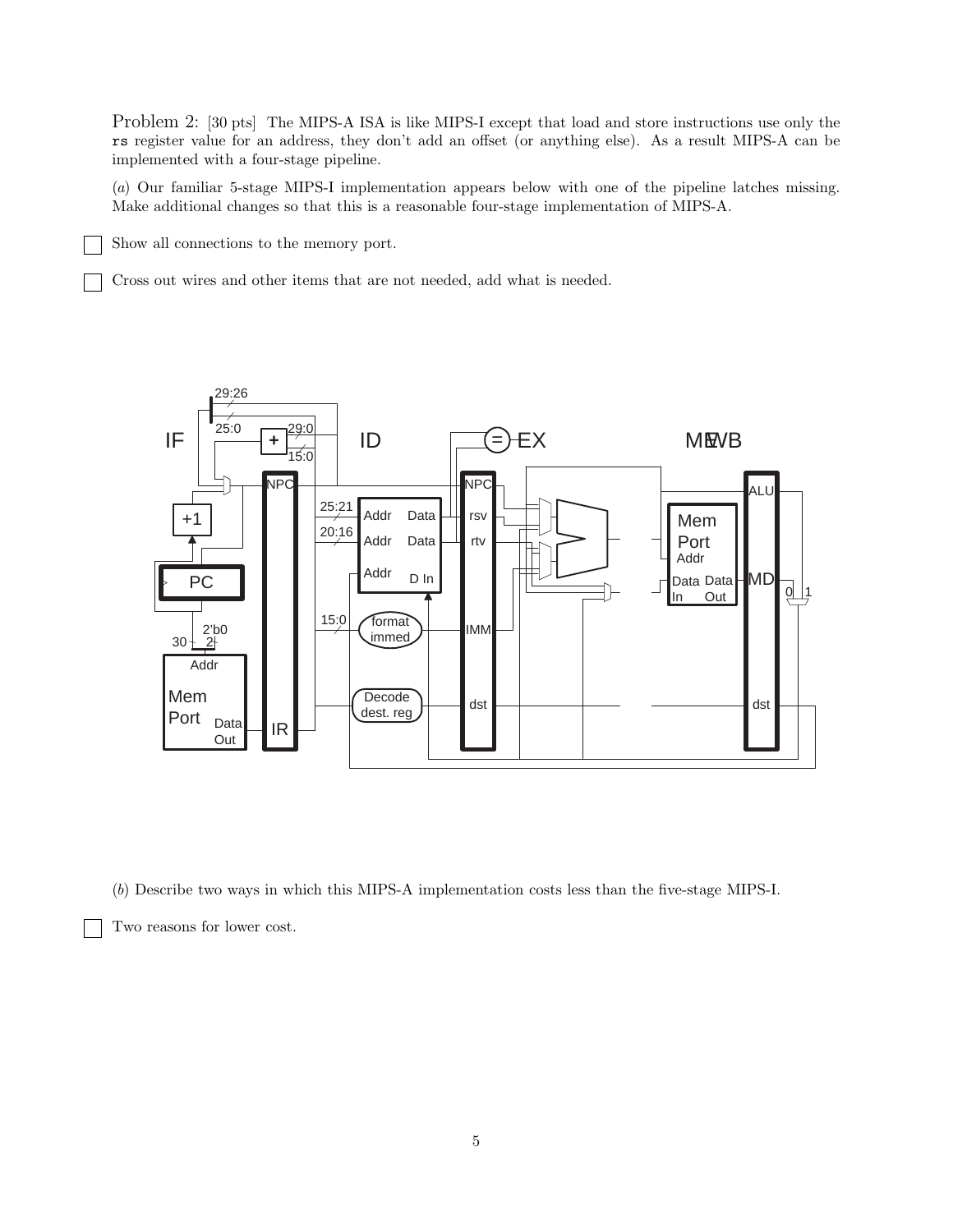Problem 2, continued:

(c) The four-stage MIPS-A implementation may be faster or slower than the five-stage MIPS-I.

Provide a pair of equivalent code fragments, one for MIPS-I that runs on the five-stage implementation and one for MIPS-A that runs on the four-stage, in which the MIPS-A version is faster. Hint: The MIPS-I code will have a familiar stall.

Provide a pair of equivalent code fragments, one for MIPS-I that runs on the five-stage implementation and one for MIPS-A that runs on the four-stage, in which the MIPS-A version is slower. Hint: Think about the difference in the ISAs.

(d) A company needs to decide whether to develop MIPS-I or MIPS-A. How does it decide? Assume that at this point software compatibility is not an issue.

How should company decide which to develop?

Will having skilled compiler writers tilt the decision towards MIPS-A or MIPS-I? Explain.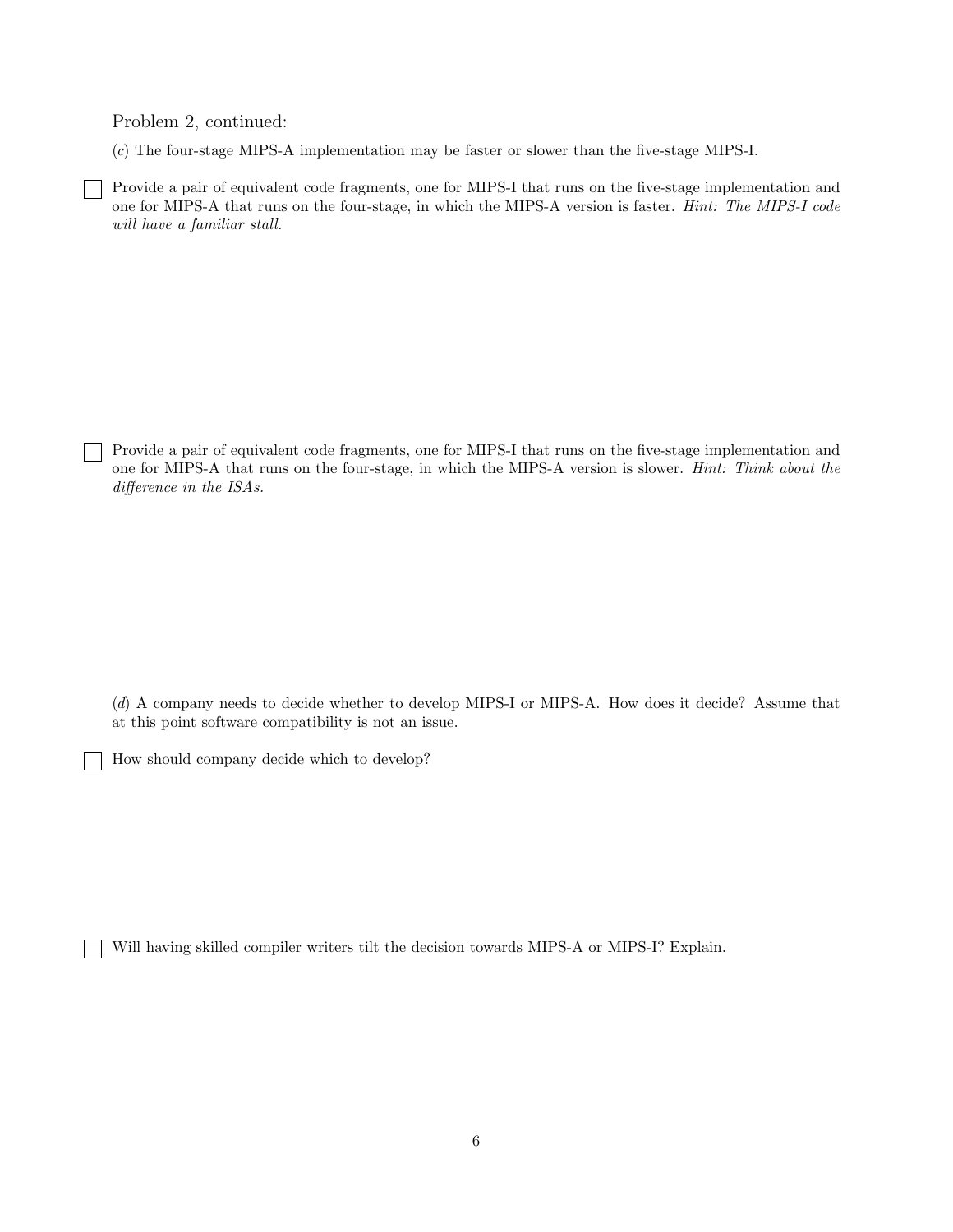Problem 3: [10 pts] Answer the questions below.

(a) Why does MIPS have a beq but does not have a blt (branch less than), even though a blt instruction would be frequently used?

Why beq but no blt?

(b) Explain why a branch delay slot can be though of as a short-sited feature in an ISA.

Delay slots are good when...

...but delay slots are bad when...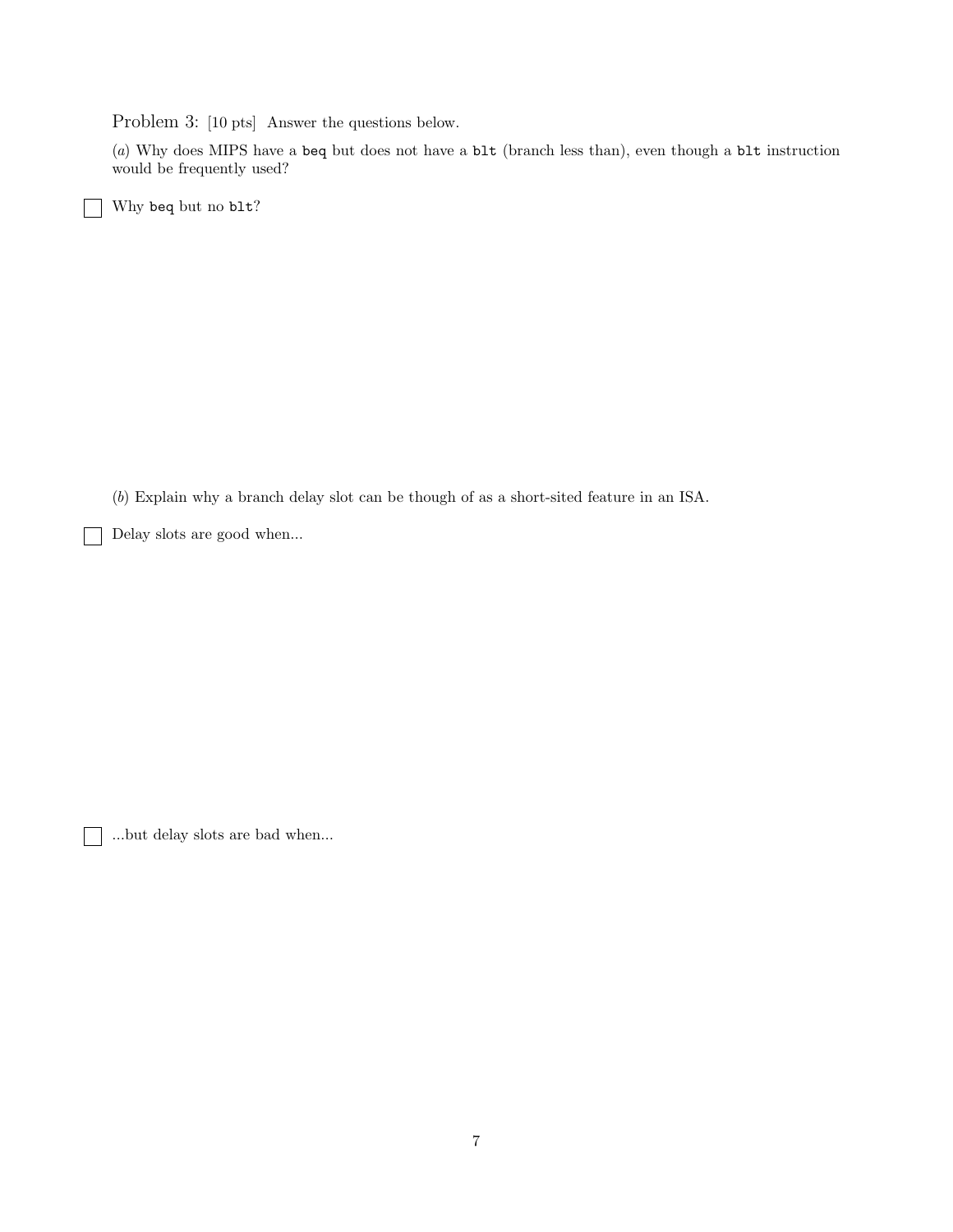Problem 4: [20 pts] The doing-it-the-hard-way MIPS code below loads the constant  $\frac{1}{3}$  in IEEE 754 single-precision format, 0x3eaaaaab, into register f2.

addi r10, r0, 1 addi r20, r0, 3 mtc1 f12, r10 mtc1 f22, r20 cvt.s.w f14, f12 cvt.s.w f24, f22 div.s f2, f14, f24

(a) Describe what the mtc1 and cvt.s.w instructions do.

Explain mtc1

Explain cvt.s.w  $\perp$ 

> (b) The code above uses more instructions than are necessary and also uses a wastefully time-consuming instruction.

What is the wastefully time-consuming instruction?

Re-write the code so it uses fewer instructions without using load instructions. Hint: A correct answer uses three instructions and a piece of information slipped into the first sentence of the problem.